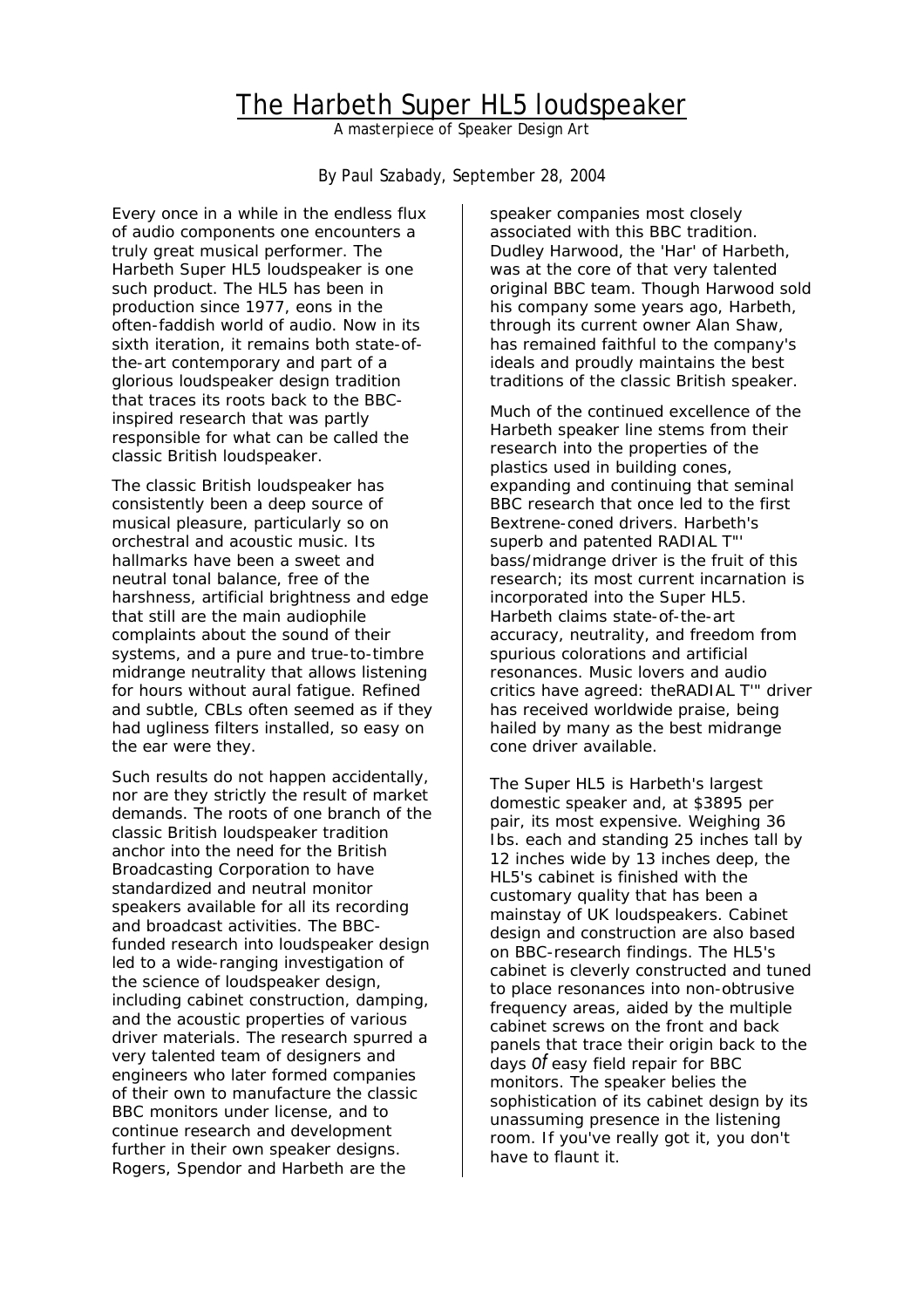Harbeth did not design the Super HL5 to be overly sensitive to stand design. I used 2 different pairs of wooden speaker stands to raise the cabinets to properly match the SHL5's tweeters to ear height. Stillpoints Universal Resonance Dampers were used to isolate the speakers from the stands. The HL5's grills are designed to be left in place during listening and complete the speaker's stealth room presence.

The Super HL5 is a 3-way design, though unusual in that its third driver is a supertweeter. Two SEAS metal-domed tweeters, an aluminum one-inch tweeter and a titanium one-half inch supertweeter cover the top octaves; the 200 mm RADIAL driver handles the midrange and the reflex-loaded bass down to a claimed minus 3dB point *of* 40 Hz in free space. Although the speaker can be biwired, I followed the recommendation of Harbeth's US importer and ran the speakers with single wiring.

The consistent and lasting impression of the Super HL5 is its exceptional ability to get to and to communicate the heart of music. Never, at any price or design type, have I heard a speaker that so completely got out of the way and let the music speak for itself. Never have I heard a speaker that exceeds the SHL5's ability to reveal the artistic quality of the music and its performance. Never have 1 heard a speaker that does so many of the fundamentals of music reproduction so right: timbre, rhythm, phrasing, articulation, parsing, dynamic flow, sound stage reconstruction, placement of instruments, and the delineation of the ambience of the recording site are all produced with an ease and naturalness so convincing and so adept at evoking musical gestalts that immersion into the music was as easy as breathing.

The quality of the Harbeth RADIAL™ driver is at the heart of this remarkable achievement. Harbeth's painstaking research, development, and implementation have indeed paid off. Since 90% of music lies in the midrange, getting the midrange really right is essential. The Harbeth's reproduction of instrumental timbre is exceptional, among the best I've ever heard. I ran

through my acid-test orchestral LP's, including Britten's *Guide to the Orchestra,* Rimsky Korsakoff's *Capriccio Espagnole,* and Ruggiero Ricci's *The Glory of Cremona* on which Ricci plays a variety of classic violins from the great violin-making center. Each instrument *of* the orchestra was immediately identifiable, and on Ricci's record, the differences between the Amatis, Stradivari and Guarneris were obvious. Finally I randomly chose a classical LP, played it without looking at the title and tried to identify the instruments "blind." The Harbeth passed this difficult test with flying colors.

To get timbre really right demands that the driver(s) reproduce the initial transient correctly and properly sequence in time the expansion of the note, thus revealing its harmonic structure and pitch. While initial transient speed seems paramount, equally important is coherent release in time and correct volume tracking: any note will have multiple degrees of loudness occurring simultaneously. Correct reproduction and identification of its timbre and the instrument playing the note depends on reproducing the proper relative volume of each overtone correctly. As important as the initial attack and expansion is, correct volume tracking of the note's decay must be as good. Notes have to start and stop coherently. The more instruments playing, the more fiendishly difficult this tracking becomes.

Where the RADIAL™ driver truly excels is in its ability to clearly reproduce many differing volumes of sound simultaneously. This not only nails the tone and pitch of each note, but also recreates the flow of volume and dynamics between notes: you hear not only the identity of the instrument, but also WHAT it is playing and HOW it is doing it. The Super HL5 achieves the Holy Grail of music making: it reveals inescapably WHY the notes are doing what they're doing. It manages to do this with as many instruments as are playing, extremely important in guaranteeing that the larger whole of musical movement and argument is conveyed.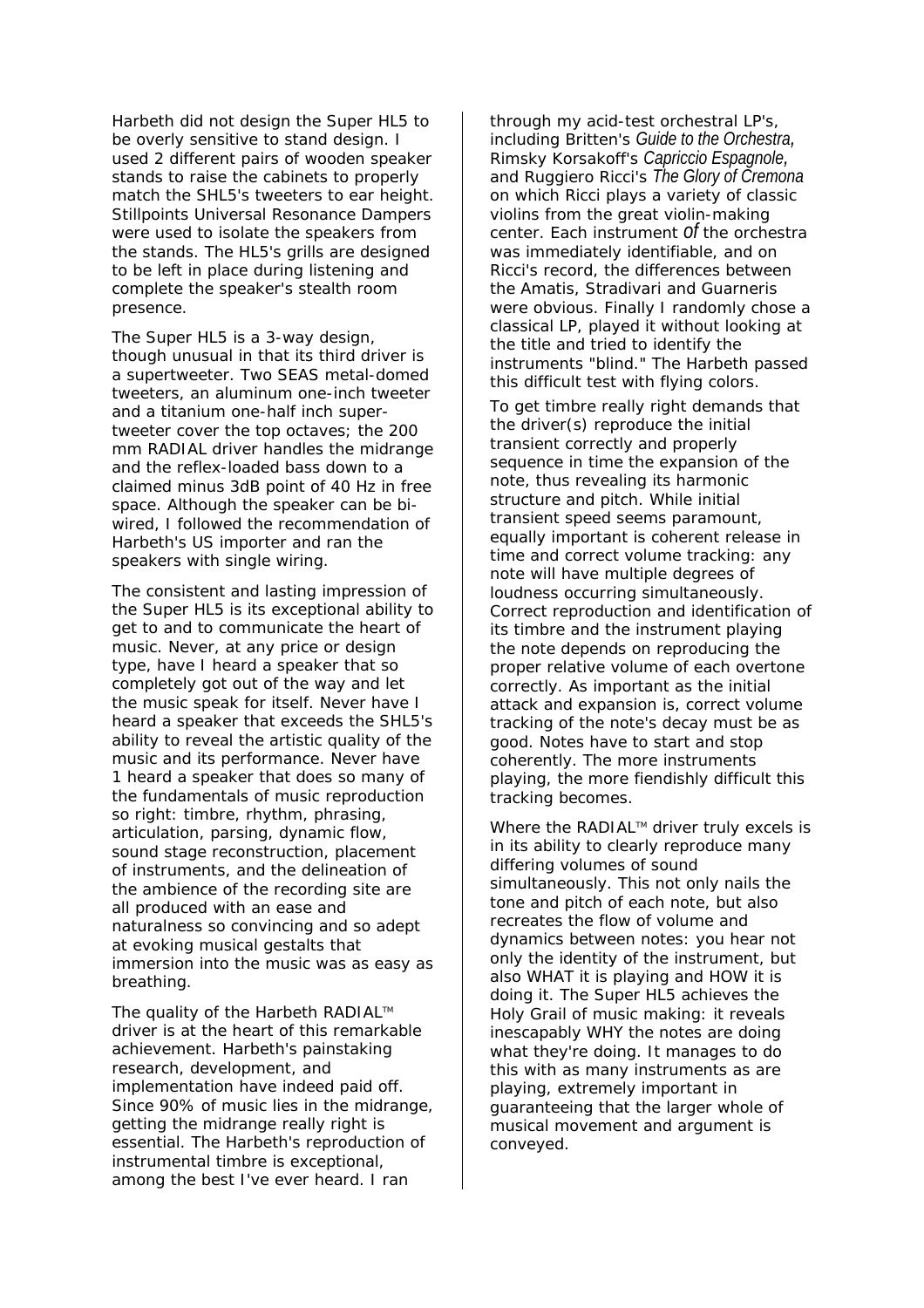Of course, a state-of-the art midrange driver cannot do all this by itself. It has to be loaded into a cabinet that does not color its output and be integrated with treble drivers of equal quality. The Super HL5 does this with terrific coherence. I could not identify where the crossovers to the tweeter and super-tweeter occurred, the high frequencies sounding like the natural extension of the RADIAL™ driver. The Super HL5 speaks with one voice. The high frequencies are simply wonderful: no edge, no false brightness, no 'metallic' artifacts from its metal high frequency drivers.

Unlike some classic British loudspeakers, the HL5 did not sound too polite, too reticent, or endowed with too stiff an upper lip. Music emerged with its natural vivacity and elan. The coherence of the RADIAL™ driver with the extended high frequency response of the 2 tweeters leads to a natural clarity and resolution. The superb ability of the HL5 to simultaneously reproduce a wide range of volumes allows the low level information of the acoustic of the recording space to emerge clearly. This is no distorting Black Hole "'sound emerging from a pitch black background": the sound emerges from and fades into the ambience of the recording site, as it should.

The SHL5's do not have to play loudly in order to come alive. They convey their musical communication and resolution even at quiet volume levels. This is very welcome, and increasingly important as evidence mounts that long-term exposure to sounds as low as 85 dB (down from the 90 dB levels previously thought to be the threshold) can cause hearing loss. The Harbeth maintained its resolution, its superb 3-D sound field recreation of the recording site, and its sense of rhythm and brio even at levels that allowed social listening with conversation. You don't need to play them at hyper-volume levels to enjoy them.

My long-time reference loudspeaker has been the Sound Lab Dynastat. This electrostatic/dynamic hybrid uses 6-foot tall electrostatic panels from roughly Middle C (250 Hz) on up, mated to a 10 inch woofer that goes down to 27 Hz.

Although it was a steal at its original price of \$2500 per pair in 1990, its evolution through the years now places it at \$4770 per pair. Its overall clarity, speed and resolution have made me very skeptical about very expensive cone-driver speaker designs. Although the better tweeters of the past 25 years have come close to matching electrostatic high frequency reproduction, no cone driver is ever going to match the speed of a thin, essentially mass-less membrane driver, be it electrostatic, ribbon or whatever.

To get timbre really right demands that the driver(s) reproduce the initial transient correctly and properly sequence in time the expansion of the note, thus revealing its harmonic structure and pitch. While initial transient speed seems paramount, or whatever. Listening to the Harbeth Super HL5 in direct comparison with the Sound Lab revealed that SHL5 did not have the ultimate transparency or speed of the electrostatic. But the SHL5's utter coherency made this a non-issue, leading to the challenging question of just how much transparency is necessary. If a slightly 'slower' design still reproduces the gestalt of an instrument playing with utter and convincing ease, is pursuing ultimates an unnecessary exercise?

The bass response of the SHL5, while described in their product brochure as `warm,' is more aptly described as rich in tone rather than austere or acerbic. The lowest bass notes of the double bass were clearly rendered, and my acid test of bass differentiation - Ron Carter's Piccolo, a live album where Carter's piccolo bass plays with Buster Williams' lower-pitched double bass - featured both clear differentiation in pitch and the tunefulness and rhythmic speed of their interaction. My second audition room, 18 by 14 feet in dimension, augmented low bass even further than my larger freestanding reference room, and tightness of bass response varied a bit with the quality of the 2 stands I used. The overwhelming ultimate conclusion, however, was that the use of Stillpoints underneath the speakers made the biggest difference: not only in the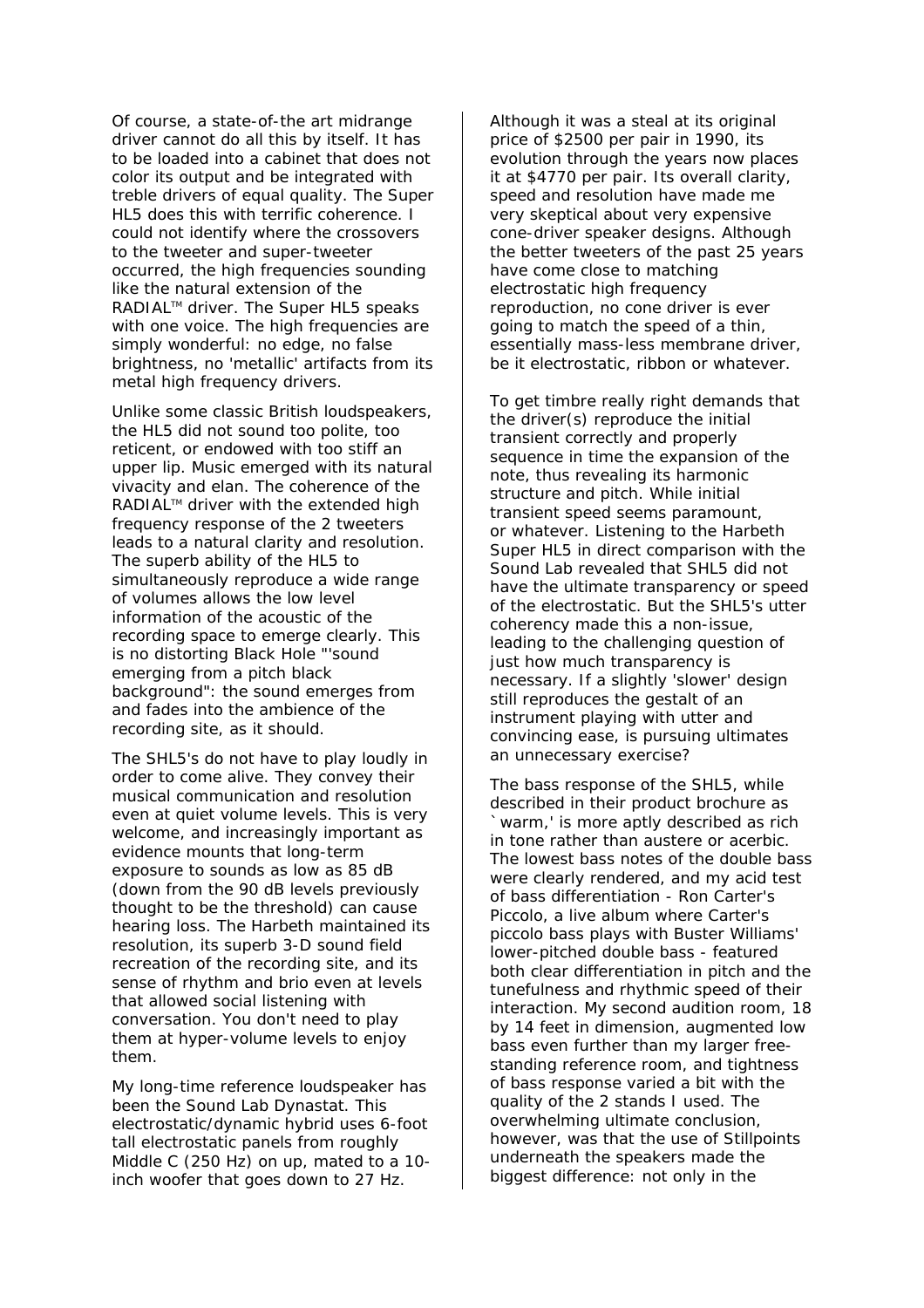tautness and definition of the bass region, but also in the overall coherence, clarity, and musical brio of the speaker.

The SHL5 proved a non-fussy, nonneurotic speaker to use. It is very ease to drive, its 8 ohm load and 86 dB sensitivity complementing a wide variety of amplifiers, from my antique 1960 EICO HF89 tube amp, to my middle 1970's Marantz 1060 integrated, and on through the Rotel RB 980, Meitner STR55 and Crimson 630 power amps. The SHL5's have the rare and nearmagic ability to extract the best from any electronics driving them. While differences between electronics were clearly differentiated, they were never in the spotlight and did not interfere with musical perception and flow. Speaker cabling had the same effect: I tried 5 different cables, none of which interfered with the Harbeth's strengths. I had particularly wonderful musical and sonic results with the DNM/Reson Solid-Core. Since this cable retails at \$5 a foot, users of the HL5 will not have to mortgage their house to find a compatible cable. Differences in turntables, arms, cartridges, and phono sections followed the same pattern: obvious delineation of the differences, but a focus on the components' strengths. While this might be misunderstood as perhaps a lack of ultimate revealing qualities, I think a more apt description is that the HL5 is so right and has the basics so well done that it's hard to capsize its boat.

While \$3895 speakers aren't exactly pocket change cheap (though compared to the insane prices of many High End dynamic speakers they are) the fact that the Super HL5 does not require obscenely expensive electronics to get them to sing makes them a very rational product. Extremely musical and reasonably priced products like the Rotel integrateds and power amps, the Creek A50i integrated amp, the Rega P2 turntable, 5hure V-15 V xMR cartridge and the DNM/Reson interconnects and speaker cables will allow complete access to the Harbeth's compelling and magical musical world.

The Harbeths successfully tread the finest of balances between resolution and musicality. The recording signatures of the Mercury, RCA, Columbia, Argo, Philips and DG labels are immediately obvious; yet never interfere with musical communication. A long listening session comparing performances of Beethoven's Eroica and Berlioz' *Symphonie Fantastique* revealed the Harbeth's aesthetic power: the quality of performance was completely transparent, first-rate playing completely distinguishable from the second-rate and the also-ran. As a direct access into art, the Harbeths are unparalleled.

The conclusion is obvious. The Harbeth Super HL5 is a true masterpiece of speaker design.

---------------------------------------------

(Prices correct at date of publication)

### Associated Equipment

#### *Analog Front End:*

Origin Live Aurora Gold w/ Illustrious tonearm, Origin Live Standard Kit w/OL Silver 250 arm, Merrill/AR w/ OL RB300 arm, Linn Sondek LP12 w/OL RB250 arm, Linn Sondek LP12 w/OL DC motor and OL RB250 arm, Connoisseur BD2a turntables.

Acoustic Signature Tango, EAR 834P, Musical Surroundings Phonomenon w/ Battery PS, Hegeman HAPI 2, Meitner PA6i + phono preamps.

Shure V-15 V xMR, Audio Technica AT OC9ML, Dynavector Karat Diamond, Reson Etile, MusicMaker III phono cartridges.

## *Amplification:*

Meitner STR55+, Rotel RB890, Marantz 1060, Crimson 630 Monoblocks, EICO HF 89 power amps.

#### *Loudspeakers:*

Sound Lab Dynastat, Spendor 2040, Celestion 3, Infinity Qb, Intuitive Audio Summit.

*Cabling:* 

Origin Live Reference, Analysis Plus Oval 9, DNM/Reson Solid-Core, XLO, Tributaries Silver.